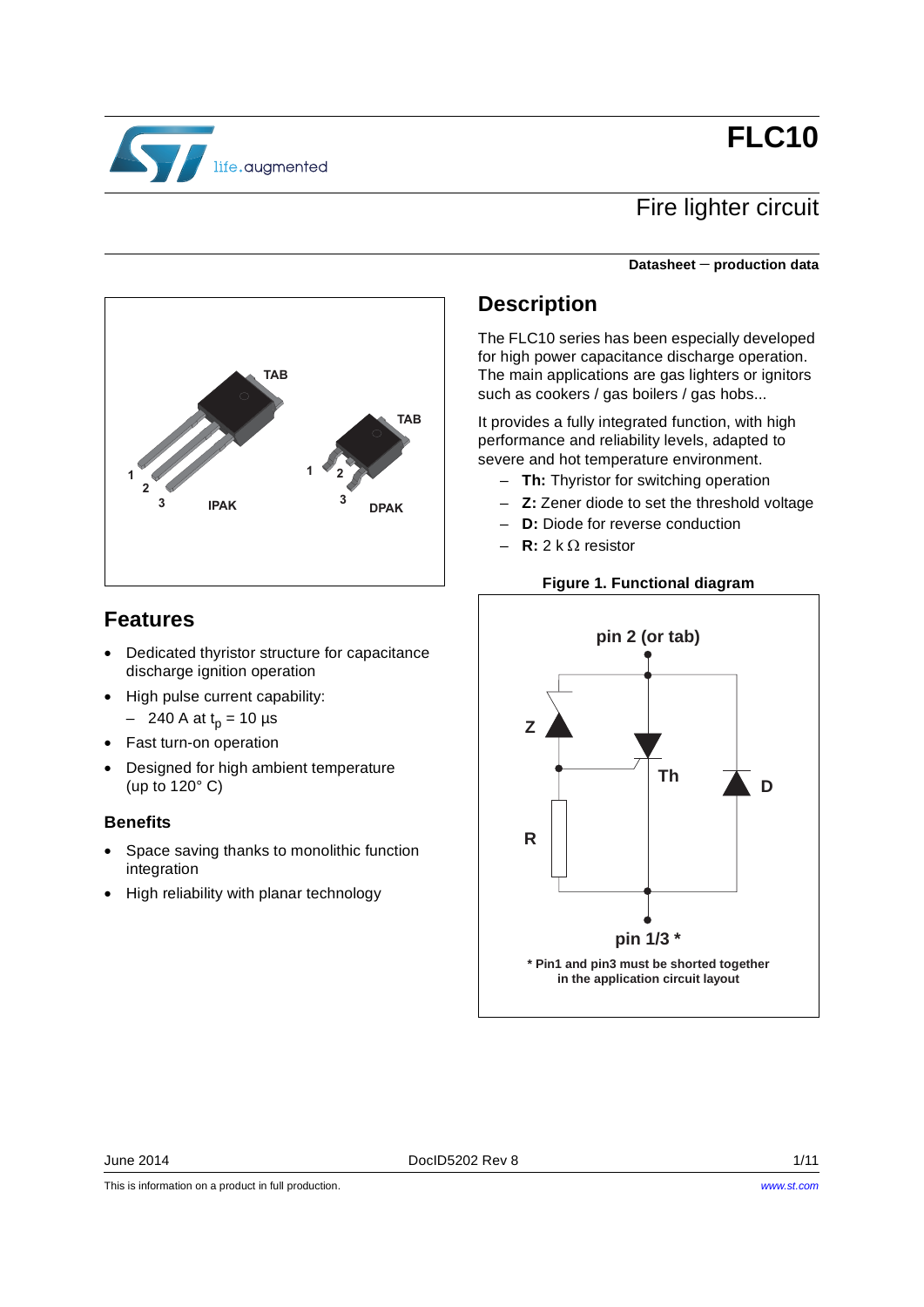## **1 Characteristics**

| Symbol                       | <b>Parameter</b>                                                                                                                             | Value                     | Unit         |   |
|------------------------------|----------------------------------------------------------------------------------------------------------------------------------------------|---------------------------|--------------|---|
| <b>ITRM</b>                  | Repetitive surge peak on state current for<br>$t_p$ = 10 µs ( <i>Figure 3</i> )<br>thyristor<br>-30° C $\leq$ T <sub>amb</sub> $\leq$ 120° C |                           | 240          | A |
| <b>FRM</b>                   | Repetitive surge peak on state current for diode<br>$-30^{\circ}$ C $\leq$ T <sub>amb</sub> $\leq$ 120° C                                    |                           |              |   |
| dl/dt                        | Critical rate of rise time on state current -30° C $\leq$ T <sub>amb</sub> $\leq$ 120° C                                                     | 200                       | $A/\mu s$    |   |
| $T_{\text{stg}}$<br>T,       | Storage junction temperature range<br>Maximum junction temperature                                                                           | $-40$ to $+150$<br>$+125$ | $^{\circ}$ C |   |
| $\mathsf{T}_{\mathsf{oper}}$ | Operating temperature range                                                                                                                  | $-30$ to $+120$           | $^{\circ}$ C |   |
| $T_{\rm L}$                  | Maximum lead temperature for soldering during 10s                                                                                            | 260                       | ° C          |   |

#### **Table 1. Absolute ratings (limiting values)**

#### **Table 2. Thermal resistance**

| Symbol        | <b>Parameter</b>                                                      | Value | Min.          |
|---------------|-----------------------------------------------------------------------|-------|---------------|
| $R_{th(i-a)}$ | IPAK thermal resistance junction to ambient                           | 100   | $\degree$ C/W |
| $Rth(i-a)$    | DPAK thermal resistance junction to ambient $S = 0.5$ cm <sup>2</sup> | 70    | $\degree$ C/W |

#### **Figure 2. Electrical characteristics (definitions)**



#### **Table 3. Electrical characteristics: diode (D) parameter**

| Symbol |             | <b>Test Conditions</b> |  |               |     | Value | Unit |
|--------|-------------|------------------------|--|---------------|-----|-------|------|
| ∨⊏     | $I_F = 2 A$ | ໌ 500 µs<br>$n =$      |  | $T_i$ = 25° C | MAX | .     |      |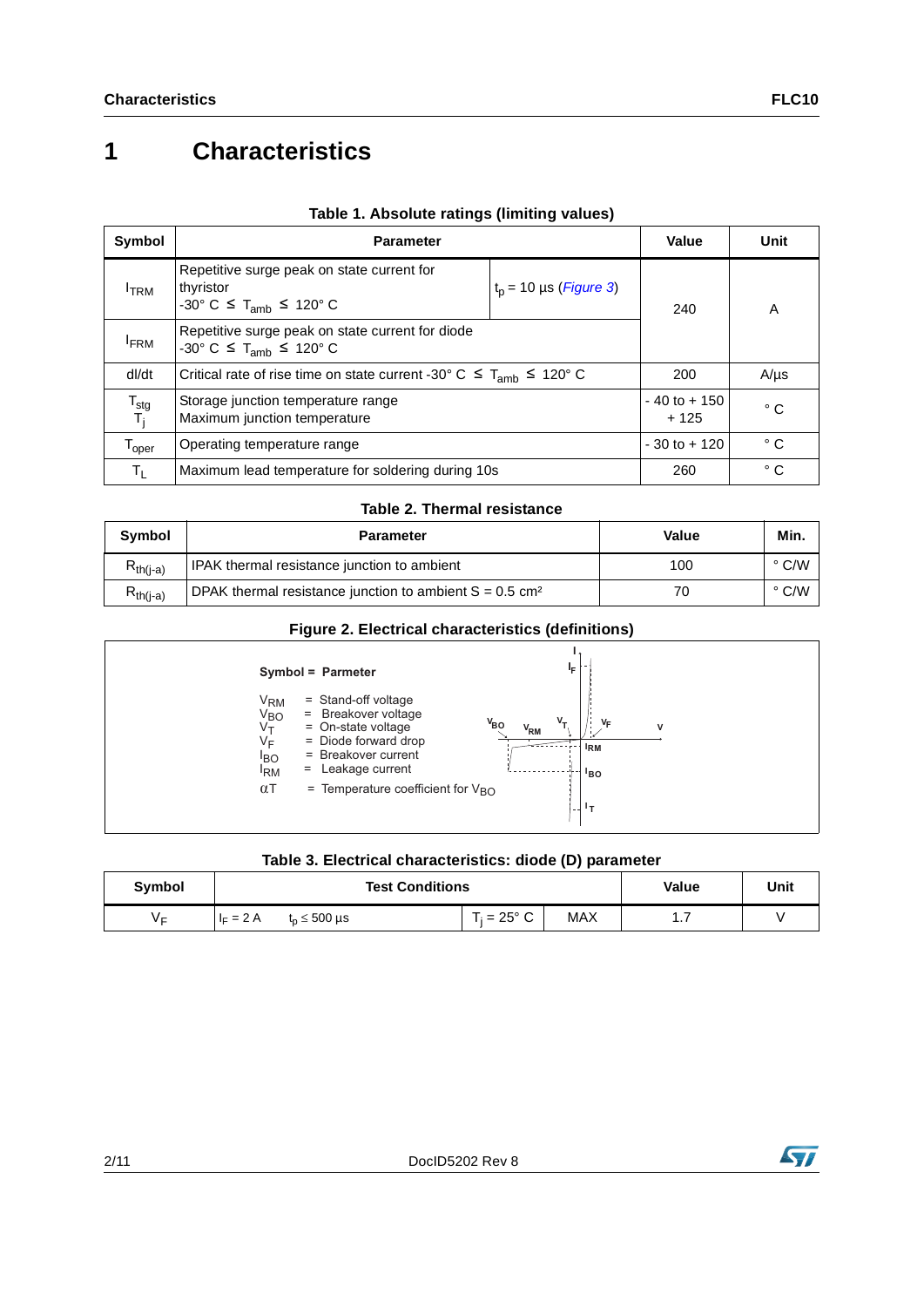|                   | $1000$ +. Libbindar briandbibliotics. Then istory (The and Londr (L) parameters |                      |      |      |     |                         |
|-------------------|---------------------------------------------------------------------------------|----------------------|------|------|-----|-------------------------|
| Symbol            | <b>Test Conditions</b>                                                          |                      | Min. | Typ. | Max | Unit                    |
|                   | $V_{\rm RM}$ = 200 V                                                            | $T_i = 25^\circ$ C   |      |      |     | μA                      |
| $I_{\mathsf{RM}}$ |                                                                                 | $T_i = 125^\circ C$  |      |      | 100 | μA                      |
| $V_{BO}$          | at $I_{BO}$                                                                     | $T_i = 25^\circ$ C   | 200  | 225  | 250 | V                       |
| $I_{BO}$          | at $V_{BO}$                                                                     | $T_i = 25^\circ$ C   |      |      | 0.5 | mA                      |
| $V_T$             | $I_T = 2$ A, t <sub>p</sub> $\leq$ 500 µs                                       | $T_i = 25^{\circ} C$ |      |      | 1.7 | $\vee$                  |
| $\alpha$ T        |                                                                                 |                      |      | 13   |     | $10^{-4}$ / $\degree$ C |

**Table 4. Electrical characteristics: Thyristor (Th) and Zener (Z) parameters**

Figure 3. Test current waveform

<span id="page-2-1"></span>

<span id="page-2-0"></span>

**Figure 5. Basic application**



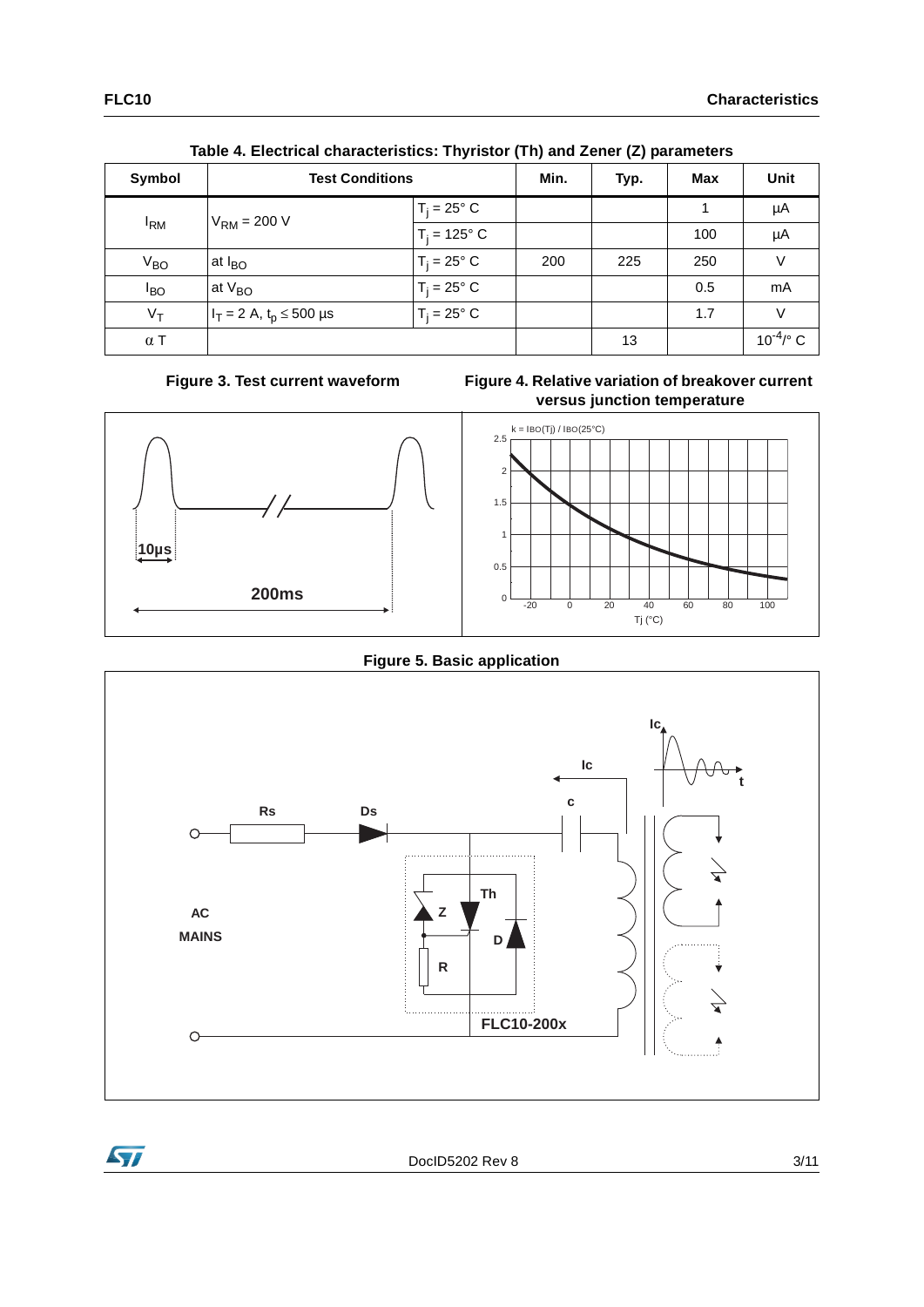The applications of the lighter using the capacitance discharge topology operate in 2 phases:

#### **Phase 1**

The energy coming from the mains is stored into the capacitor C. For that, the AC voltage is rectified by the diode Ds.

#### **Phase 2**

At the end of the phase 1, the voltage across the capacitor C reaches the avalanche threshold of the zener. Then a current flows through the gate of the thyristor Th which fires.

- The firing of the thyristor causes an alternating current to flow through the capacitor C
- The positive parts of this current flow through C, Th and the primary of the HV transformer
- The negative parts of the current flow through C, D and the primary of the HV transformer

#### **RS resistor calculation**

The Rs resistor allows, in addition with the capacitor C, the spark frequency to be adjusted and the current from the mains to be limited. Its value shall allow the thyristor Th to fire even in the worst case. In this case the system must fire with the lower RMS mains voltage value while the breakdown voltage and current of the FLC are at the maximum.

The maximum Rs value is equal to:

$$
Rsmax = \frac{(V_{AC} \text{ min} \cdot \sqrt{2}) - [V_{BO} \text{ max} \cdot (1 + \alpha T \cdot (T_{amb} - 25))]}{k \cdot I_{BO}(1)}
$$

(1) See *[Figure 4](#page-2-1)*



**Figure 6. Spark frequency versus RS and C**

4/11 DocID5202 Rev 8



The couple Rs/C can be chosen with the previous curve. Keep in mind the Rs maximum limit for which the system would not work when the AC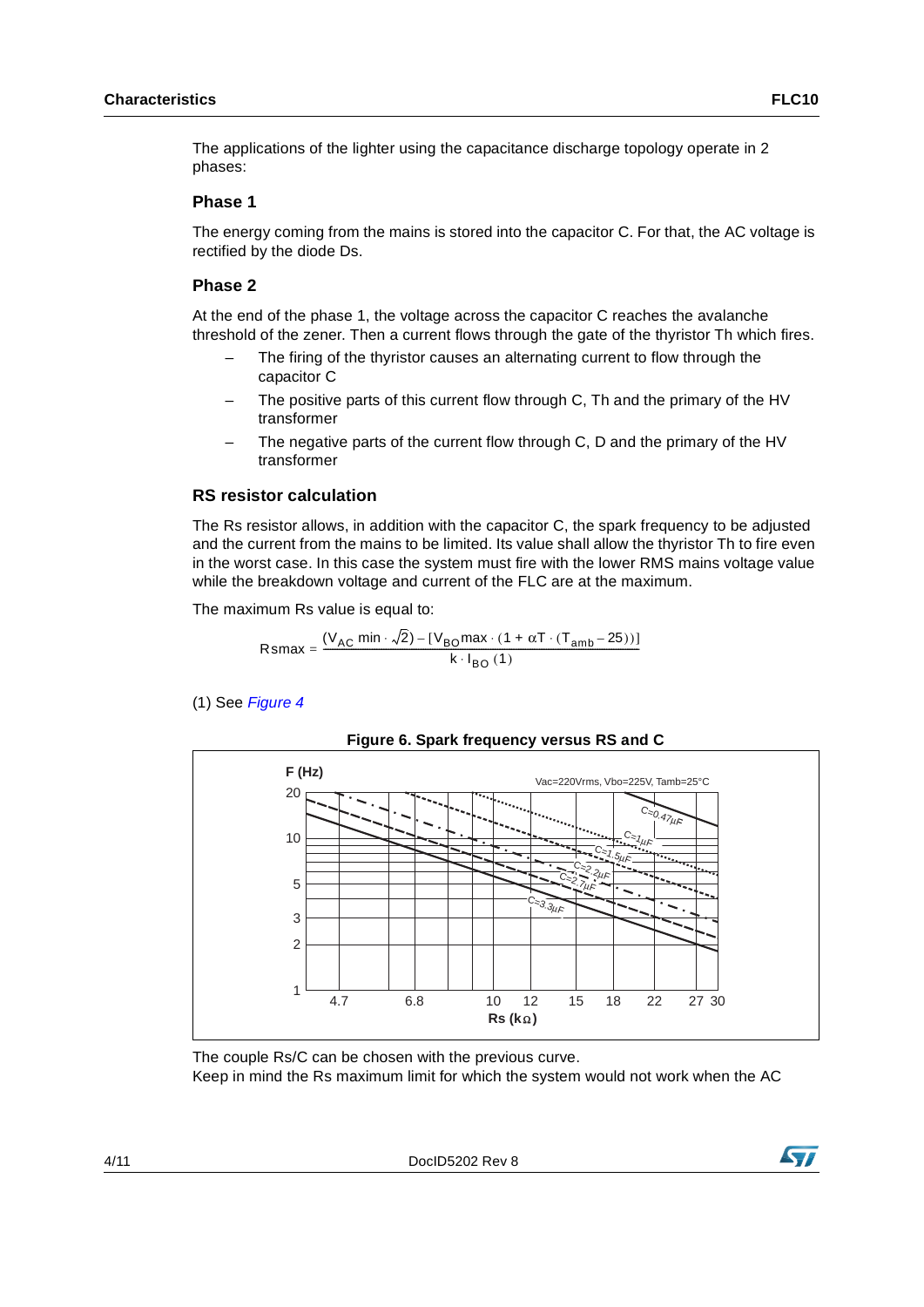mains is minimum.

The next curve on the next page shows the behavior with RS = 15 k  $\Omega$  and C = 1 µF.

**Figure 7. Voltage across the capacitance with Rs = Rs 15 kΩ, C = 1 µF and V<sub>BO</sub> = 225 V** 



#### **Peak current limit**

This component is designed to withstand  $I_{TRM}$  = 190 A for a pulse duration of 10 µs for an ambient temperature of 120° C in repetitive surge. The curve of peak current versus the pulse duration allows us to verify if the application is within the FLC operating limit.





#### **Power losses (for 10 µs, see** *[Figure 3](#page-2-0)***)**

To evaluate the power losses, please use the following equations:

- For the thyristor: P = 1.18 x  $I_{T(AV)}$  + 0.035  $I^{2}$ <sub>T(RMS)</sub>
- For the diode: P = 0.67 x  $I_{F(AV)}$  + 0.106  $I^2_{F(RMS)}$

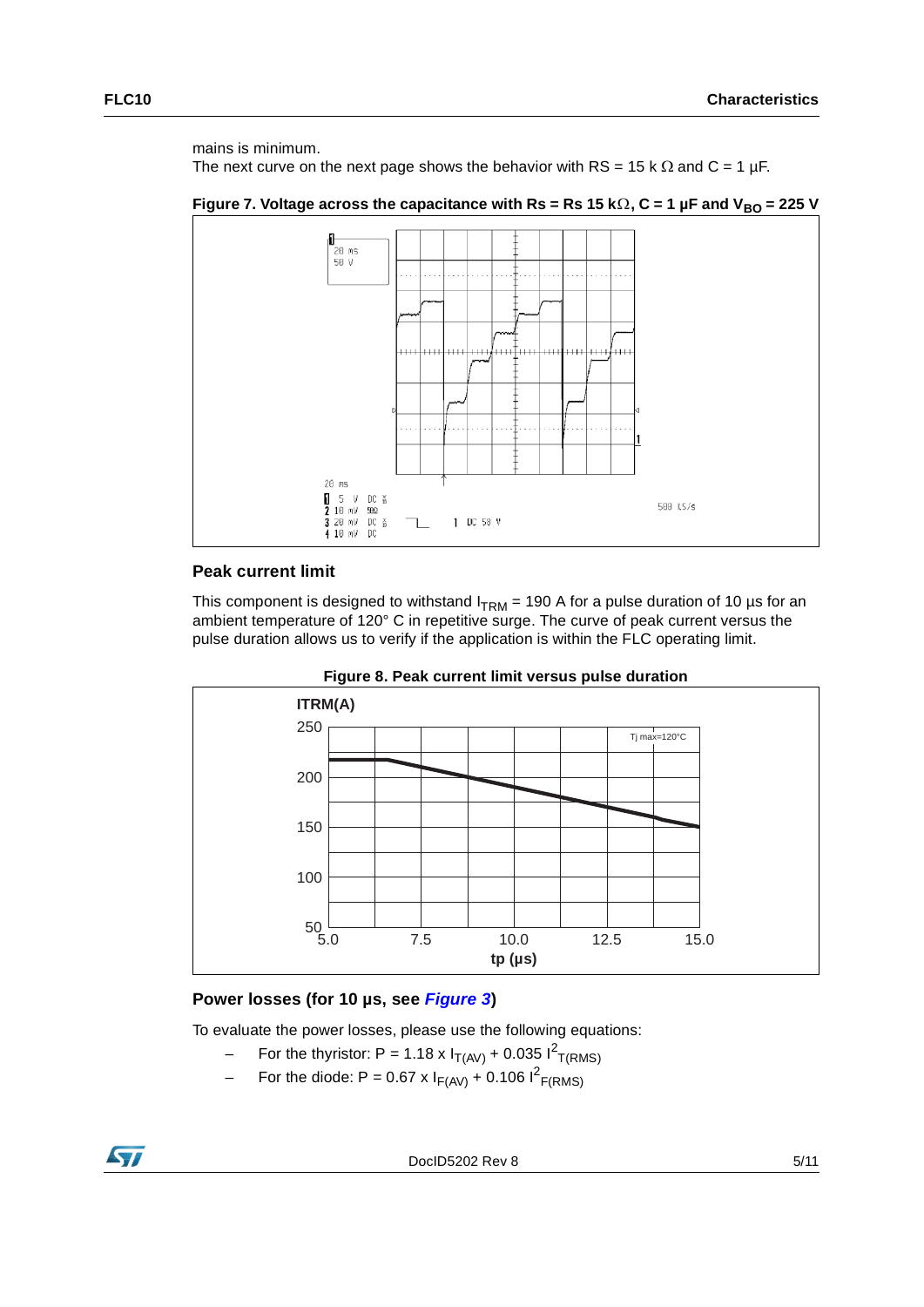### **2 Package information**

- Epoxy meets UL94, V0
- Lead-free package
- Recommended torque: 0.4 to 0.6 N·m

In order to meet environmental requirements, ST offers these devices in different grades of ECOPACK® packages, depending on their level of environmental compliance. ECOPACK® specifications, grade definitions and product status are available at: *[www.st.com](http://www.st.com).* ECOPACK® is an ST trademark.



#### **Figure 9. DPAK dimension definitions**

*Note: This package drawing may slightly differ from the physical package. However, all the specified dimensions are guaranteed.*

6/11 DocID5202 Rev 8

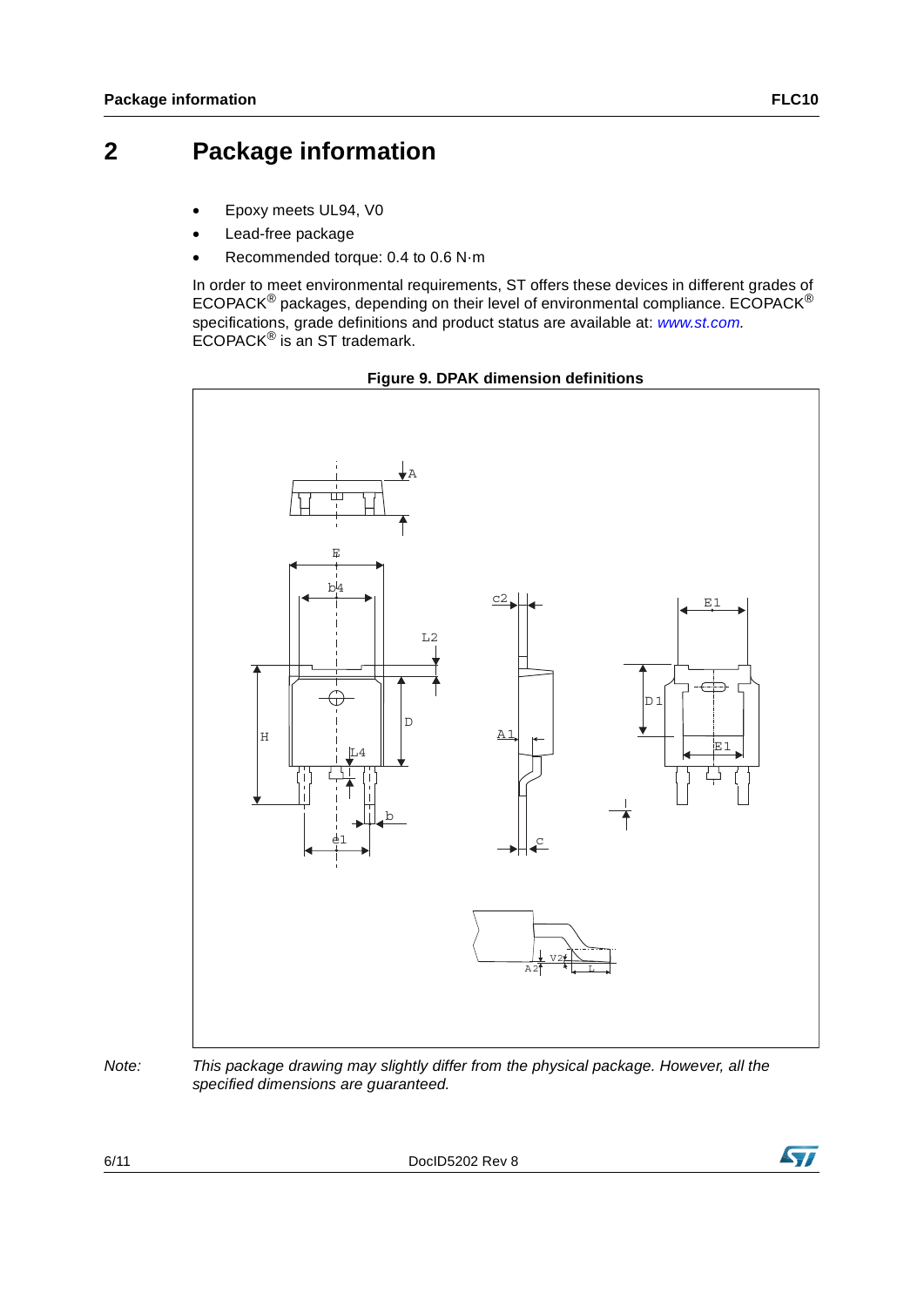|                | <b>Dimensions</b> |                    |             |             |               |             |  |  |
|----------------|-------------------|--------------------|-------------|-------------|---------------|-------------|--|--|
| Ref.           |                   | <b>Millimeters</b> |             |             | <b>Inches</b> |             |  |  |
|                | Min.              | Typ.               | Max.        | Min.        | Typ.          | Max.        |  |  |
| A              | 2.18              |                    | 2.40        | 0.086       |               | 0.094       |  |  |
| A1             | 0.90              |                    | 1.10        | 0.035       |               | 0.043       |  |  |
| A2             | 0.03              |                    | 0.23        | 0.001       |               | 0.009       |  |  |
| b              | 0.64              |                    | 0.90        | 0.025       |               | 0.035       |  |  |
| b4             | 4.95              |                    | 5.46        | 0.195       |               | 0.215       |  |  |
| ${\bf c}$      | 0.46              |                    | 0.61        | 0.018       |               | 0.024       |  |  |
| c2             | 0.46              |                    | 0.60        | 0.018       |               | 0.023       |  |  |
| D              | 5.97              |                    | 6.22        | 0.235       |               | 0.244       |  |  |
| D <sub>1</sub> | 5.10              |                    |             | 0.201       |               |             |  |  |
| Е              | 6.35              |                    | 6.73        | 0.250       |               | 0.264       |  |  |
| E <sub>1</sub> |                   | 4.32               |             |             | 0.170         |             |  |  |
| e <sub>1</sub> | 4.40              |                    | 4.70        | 0.173       |               | 0.185       |  |  |
| H              | 9.35              |                    | 10.40       | 0.368       |               | 0.409       |  |  |
| L              | 1.00              |                    | 1.78        | 0.039       |               | 0.070       |  |  |
| L2             |                   |                    | 1.27        |             |               | 0.05        |  |  |
| L4             | 0.60              |                    | 1.02        | 0.023       |               | 0.040       |  |  |
| V <sub>2</sub> | $0^{\circ}$       |                    | $8^{\circ}$ | $0^{\circ}$ |               | $8^{\circ}$ |  |  |

**Table 5. DPAK dimension values**



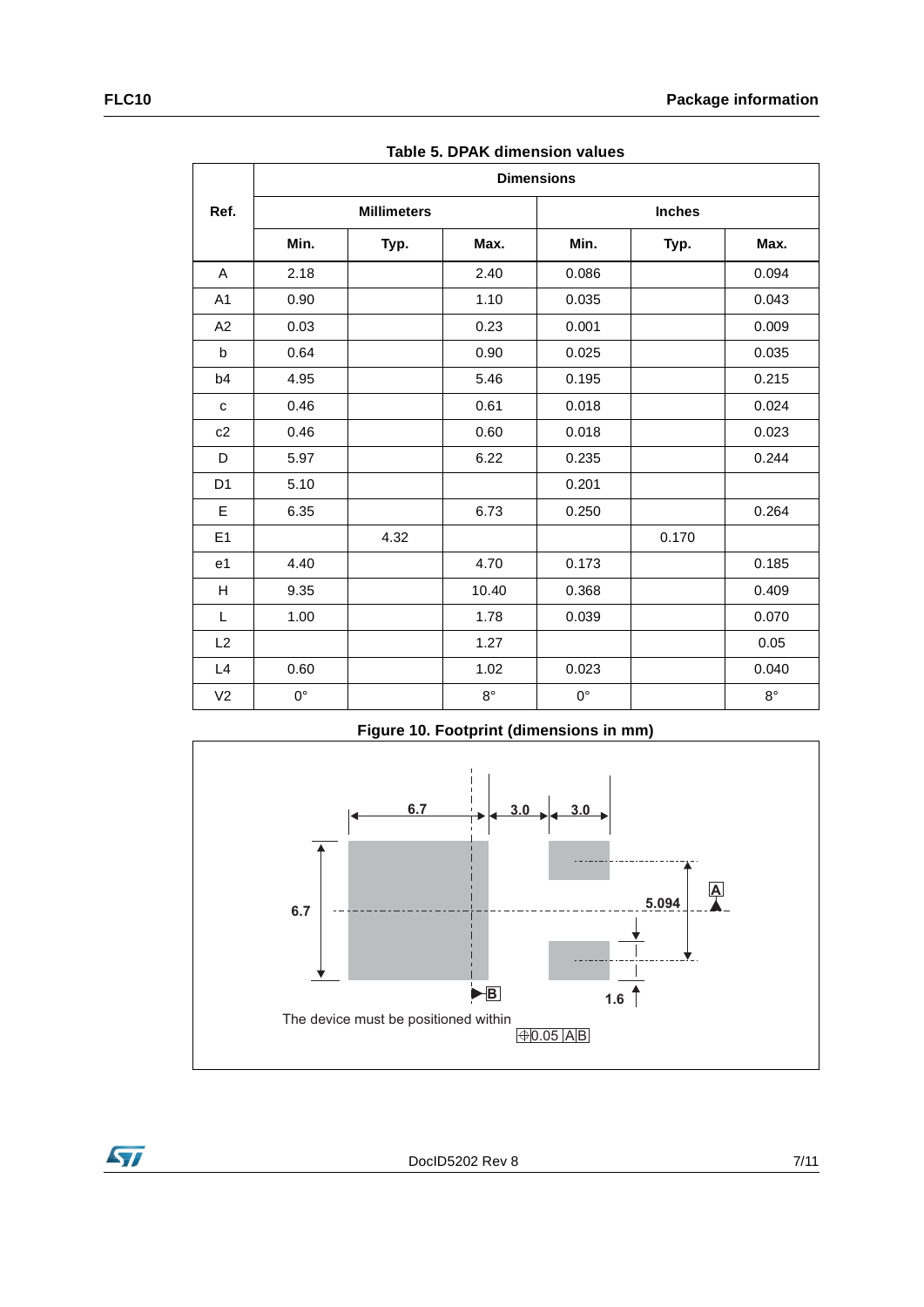

**Figure 11. IPAK dimension definitions**

*Note: This package drawing may slightly differ from the physical package. However, all the specified dimensions are guaranteed.*

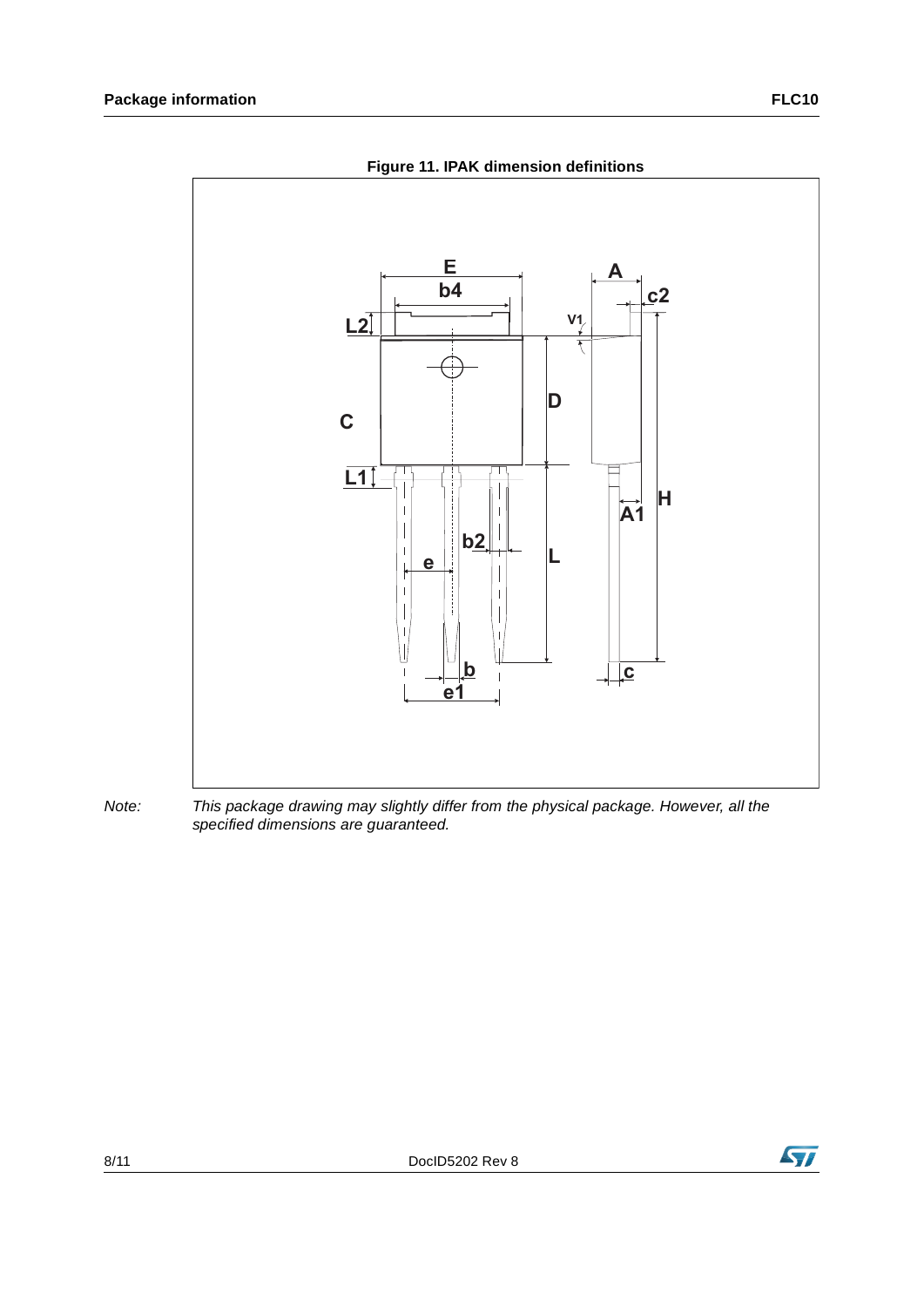|                | <b>Dimensions</b> |                    |      |       |               |       |  |
|----------------|-------------------|--------------------|------|-------|---------------|-------|--|
| Ref.           |                   | <b>Millimeters</b> |      |       | <b>Inches</b> |       |  |
|                | Min.              | Typ.               | Max. | Min.  | Typ.          | Max.  |  |
| A              | 2.20              |                    | 2.40 | 0.086 |               | 0.094 |  |
| A <sub>1</sub> | 0.90              |                    | 1.10 | 0.035 |               | 0.043 |  |
| b              | 0.64              |                    | 0.90 | 0.025 |               | 0.035 |  |
| b <sub>2</sub> |                   |                    | 0.95 |       |               | 0.037 |  |
| b4             | 5.20              |                    | 5.43 | 0.204 |               | 0.213 |  |
| c              | 0.45              |                    | 0.60 | 0.017 |               | 0.023 |  |
| c2             | 0.46              |                    | 0.60 | 0.018 |               | 0.023 |  |
| D              | 6                 |                    | 6.20 | 0.236 |               | 0.244 |  |
| E              | 6.40              |                    | 6.70 | 0.252 |               | 0.263 |  |
| e              |                   | 2.28               |      |       | 0.090         |       |  |
| e <sub>1</sub> | 4.40              |                    | 4.60 | 0.173 |               | 0.181 |  |
| H              |                   | 16.10              |      |       | 0.634         |       |  |
| L              | 9                 |                    | 9.60 | 0.354 |               | 0.377 |  |
| L1             | 0.8               |                    | 1.20 | 0.031 |               | 0.047 |  |
| L <sub>2</sub> |                   | 0.80               | 1.25 |       | 0.031         | 0.049 |  |
| V <sub>1</sub> |                   | $10^{\circ}$       |      |       | $10^{\circ}$  |       |  |

**Table 6. IPAK dimension values**

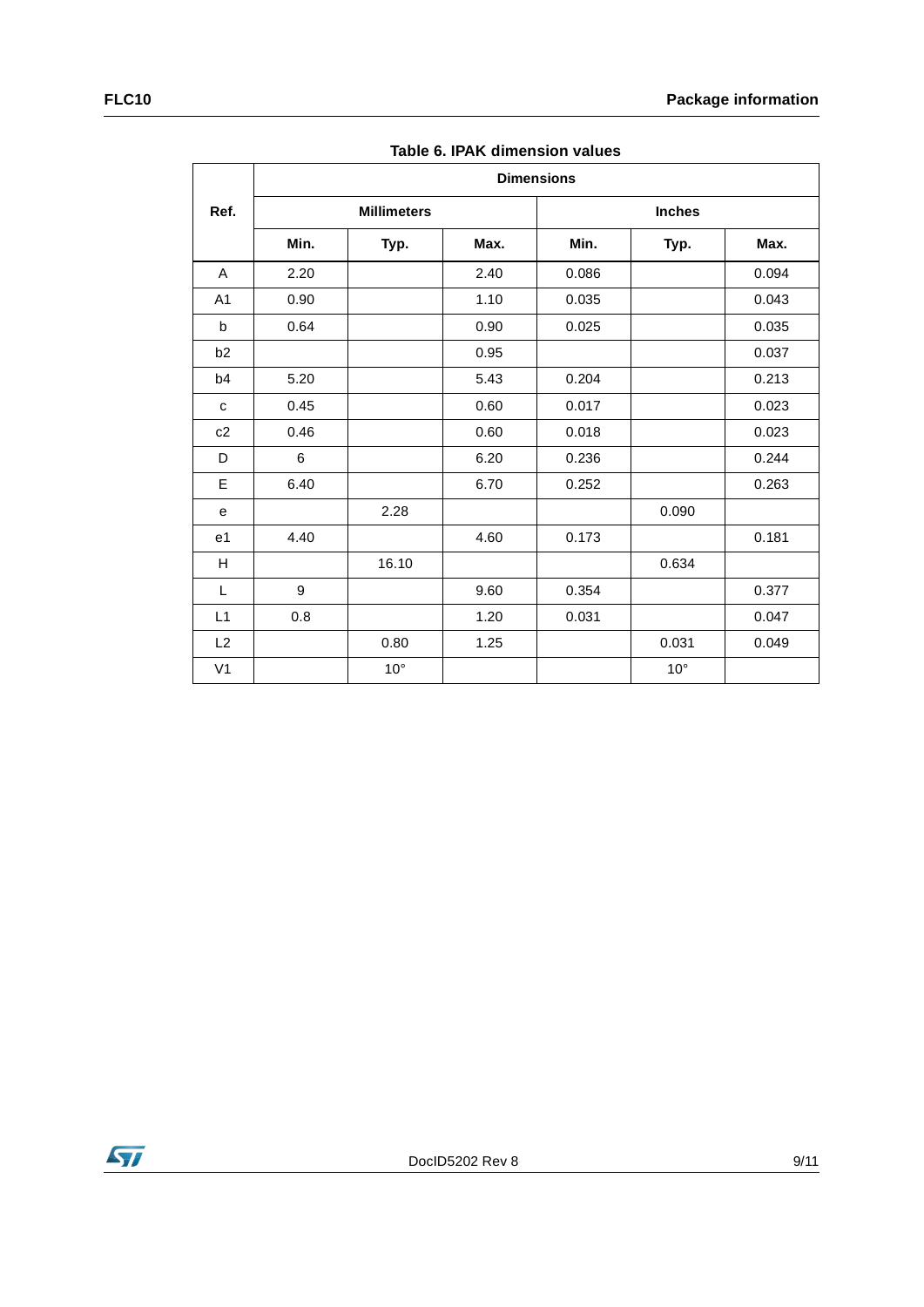### **3 Ordering information**



**Table 7. Ordering information**

| Order code | <b>Marking</b> | Package     | Weight           | <b>Base gty</b> | Delivery mode |
|------------|----------------|-------------|------------------|-----------------|---------------|
| FLC10-200H | FLC01-200H     | <b>IPAK</b> | 0.4 <sub>g</sub> | 75              | $\tau$ ube    |
| FLC10-200B | FLC01-200B     | <b>DPAK</b> | 0.3 <sub>q</sub> | 75              | Tape and reel |

## **4 Revision history**

#### **Table 8. Document revision history**

| Date        | <b>Revision</b> | <b>Changes</b>                                                                    |
|-------------|-----------------|-----------------------------------------------------------------------------------|
| Sept-2001   |                 | First issue.                                                                      |
| 04-Jun-2014 | 8               | Updated DPAK and IPAK package information and reformatted to<br>current standard. |